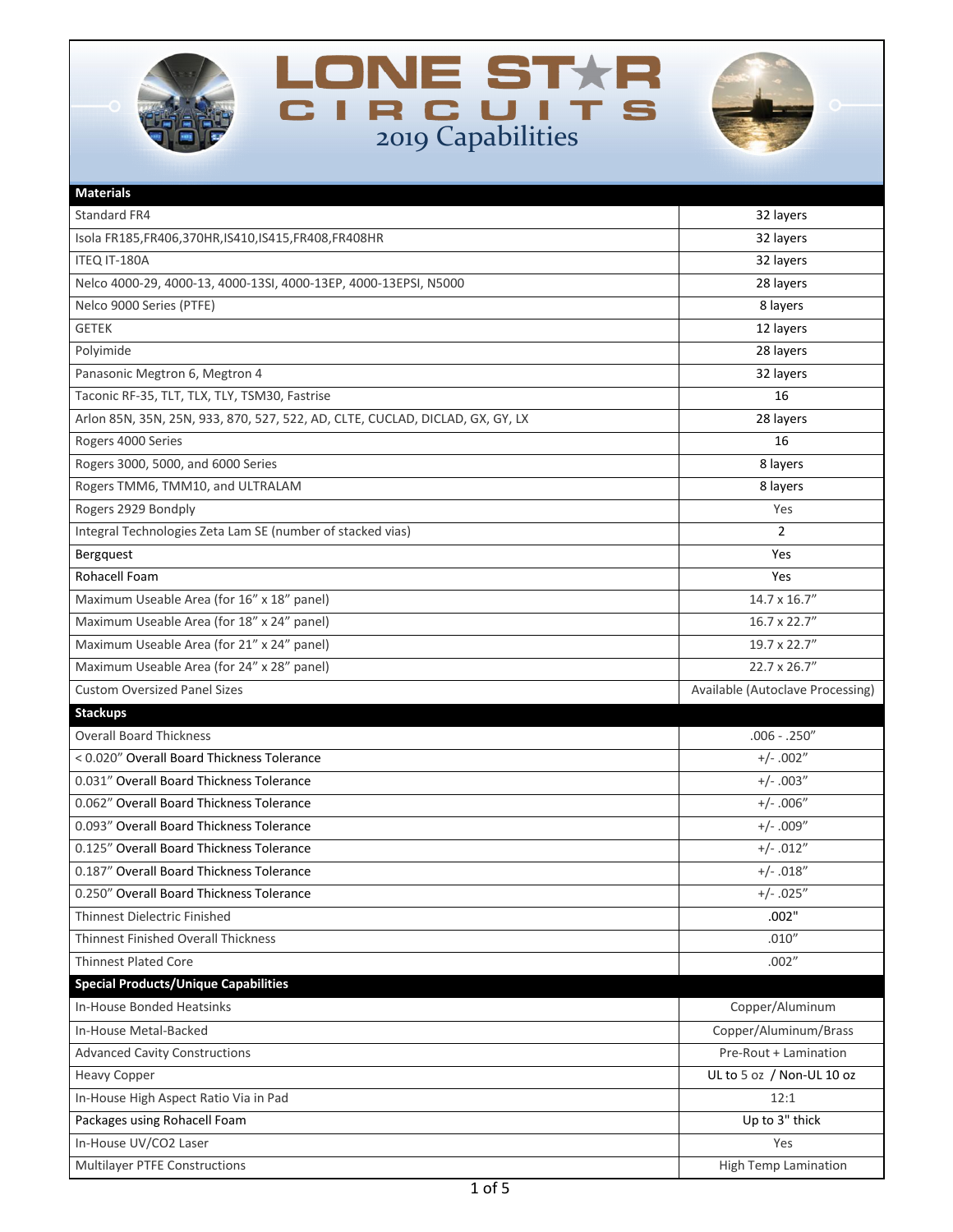





| <b>Mechanical Capabilities</b>                                                                                      |                              |
|---------------------------------------------------------------------------------------------------------------------|------------------------------|
| Primary Drilled Hole Location Tolerance to Datum (Hole) Zero (DTP)                                                  | .006''                       |
| 2nd Drill Hole Location Tolerance to Datum Zero (DTP)                                                               | .006''                       |
| Minimum Clearance from Copper Conductor to Mechanical Drilled Hole                                                  | .008''                       |
| Minimum Clearance from Copper Conductor to a Laser Drilled Hole                                                     | .008''                       |
| Plated Through Hole Capabilities - Smallest Plated Through Hole Size with 0.001" Minimum Average Copper Requirement |                              |
| Finished Panel Thickness < 0.020"                                                                                   | .004''                       |
| Finished Panel Thickness 0.031"                                                                                     | .004''                       |
| Finished Panel Thickness 0.062"                                                                                     | .005''                       |
| Finished Panel Thickness 0.093"                                                                                     | .008''                       |
| Finished Panel Thickness 0.125"                                                                                     | .010''                       |
| Finished Panel Thickness 0.187"                                                                                     | .016''                       |
| Finished Panel Thickness 0.250"                                                                                     | .020''                       |
| Plated Hole Size Tolerance                                                                                          | $+/-.003"$                   |
| Plated Hole Size Press Fit applications                                                                             | $+/-.002"$                   |
| Aspect Ratio (with 0.008" drill)                                                                                    | 12:1                         |
| Isolated Plated Hole Spacing Minimum (Drilled hole to hole)                                                         | .010''                       |
| <b>Non Plated Through Holes</b>                                                                                     |                              |
| Smallest Non Plated Hole Size (Finished)                                                                            | .006''                       |
| Largest Non-Plated Hole Size Routed                                                                                 | No limit                     |
| Non-plated Routed Hole Tolerance                                                                                    | $+/-.005"$                   |
| Minimum NPTH to Edge of Board Spacing                                                                               | .010''                       |
| <b>Blind/Buried Vias (Sequential Lamination)</b>                                                                    |                              |
| Minimum FINISHED Via Hole Diameter - Epoxy Filled                                                                   | .006''                       |
| Maximum FINISHED Via Hole Diameter - Epoxy Filled                                                                   | .018''                       |
| Maximum Aspect Ratio for Epoxy Filled Via Holes                                                                     | 10:1                         |
| Available Epoxy Fill Types                                                                                          | San-Ei Kagaku, Taiyo, Peters |
| Laser Microvia (µVia) Capabilities                                                                                  |                              |
| Smallest (as ablated) Laser Via                                                                                     | .003''                       |
| Largest (as ablated) Laser Via                                                                                      | .008''                       |
| Via Aspect Ratio (Depth to Diameter)                                                                                | 1:1                          |
| Capture Pad Size                                                                                                    | .010''                       |
| <b>Target/Landing Pad Size</b>                                                                                      | .010''                       |
| Number of Stacked Via Layers                                                                                        | 3 Layers                     |
| Copper-Filled Microvia                                                                                              | Yes                          |
| <b>Control Depth Drill and Backdrill Capabilities</b>                                                               |                              |
| Backdrill - PTH Stub Removal                                                                                        | +.010" over Plated Thru Hole |
|                                                                                                                     | Diameter                     |
| Minimum Backside Dielectric Separation                                                                              | .003''                       |
| Control Depth Drill Depth Tolerance                                                                                 | $+/-.0025"$                  |
| <b>Scoring Capabilities</b>                                                                                         |                              |
| Angles                                                                                                              | 20°, 30°, 45°                |
| Offset Tolerance                                                                                                    | .003''                       |
| <b>Optimum Remaining Web Thickness</b>                                                                              | 1/3 of thickness             |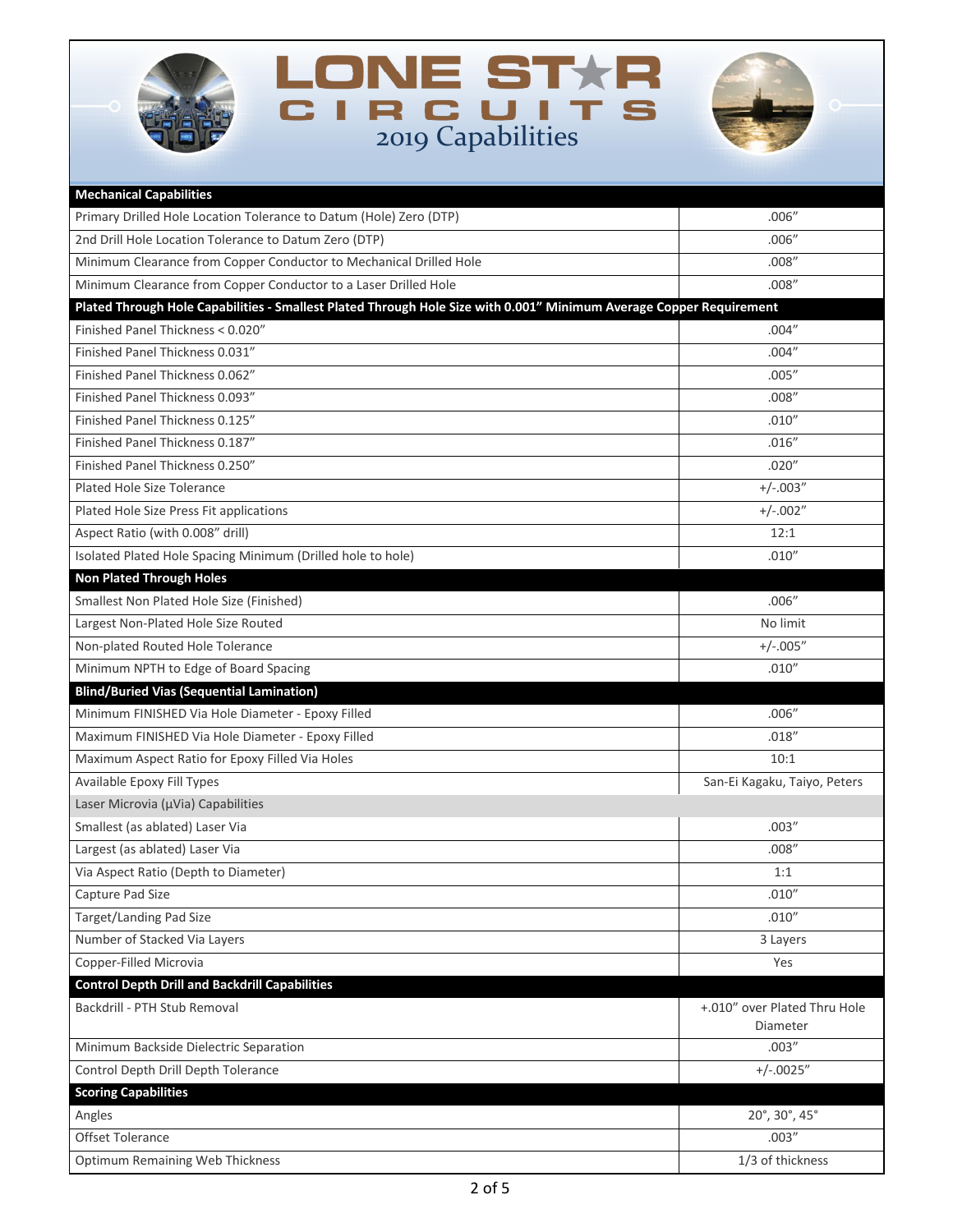| LONE ST <del>X</del> R<br><b>CIRCUIT</b><br>2019 Capabilities                             |                                                         |
|-------------------------------------------------------------------------------------------|---------------------------------------------------------|
| Remaining Web Tolerance                                                                   | $+/-.002"$                                              |
| <b>True Position Tolerance</b>                                                            | .005''                                                  |
| <b>Edge Connector Bevel Capabilities</b>                                                  |                                                         |
| Finger Tip Angle                                                                          | 20, 30, 45 degrees                                      |
| <b>Bevel Depth Tolerance</b>                                                              | $+/- 0.005"$                                            |
| <b>Profile Capabilities</b>                                                               |                                                         |
| <b>Standard Router Bit Diameter</b>                                                       | .093''                                                  |
| <b>Routed Profile Tolerance</b>                                                           | $+/-.005"$                                              |
| Minimum Internal Rout Radius                                                              | .010"                                                   |
| Minimum Routed PTH Slot Width                                                             | .020"                                                   |
| Feature Size Capabilities - Innerlayer Capabilities - Minimum Conductor Width and Spacing |                                                         |
| Internal Starting Copper Weight 1/4 oz.                                                   | .003" Line - .003" Space                                |
| Internal Starting Copper Weight 1/2 oz.                                                   | .003" Line - .004" Space                                |
| Internal Starting Copper Weight 1 oz.                                                     | .003" Line - .005" Space                                |
| Internal Starting Copper Weight 2 oz.                                                     | .004" Line - .007" Space                                |
| Internal Starting Copper Weight 3 oz                                                      | .005" Line - .009" Space                                |
| Internal Starting Copper Weight 4 oz                                                      | .006" Line - .011" Space                                |
| Internal Starting Copper Weight 5 oz                                                      | .008" Line - .014" Space                                |
| Internal Starting Copper Weight 6 oz (Not UL Certified)                                   | .010" Line - .016" Space                                |
| Feature Size Capabilities - Outerlayer Capabilities - Minimum Conductor Width and Spacing |                                                         |
| External Copper Finished Thickness 1.0 oz.                                                | .003" Line - .003" Space                                |
| External Copper Finished Thickness 1.5 oz.                                                | .003" Line - .005" Space                                |
| External Copper Finished Thickness 2.0 oz.                                                | .004" Line - .006" Space                                |
| External Copper Finished Thickness 3.0 oz.                                                | .005" Line - .009" Space                                |
| External Copper Finished Thickness 4.0 oz.                                                | .006" Line - .011" Space                                |
| External Copper Finished Thickness 5.0 oz.                                                | .008" Line - .014" Space                                |
| External Copper Finished Thickness 6.0 oz. (Not UL Certified)                             | .010" Line - .017" Space                                |
| External Copper Finished Thickness 7.0 oz. (Not UL Certified)                             | .012" Line - .019" Space                                |
|                                                                                           |                                                         |
| External Copper Finished Thickness 8.0 oz. (Not UL Certified)                             | .014" Line - .021" Space                                |
| <b>Pad Diameter to Drilled Hole Size</b>                                                  |                                                         |
| Component holes                                                                           | Drill Size + .010"                                      |
| Via holes                                                                                 | Drill Size + .010"                                      |
| Pad Diameter to Laser Ablated Hole Size                                                   | Drill + .004"                                           |
| <b>Solder Mask</b>                                                                        |                                                         |
| Min. LPI Soldermask Clearance (LDI Imaged)                                                | .0015''                                                 |
| Pad size larger than NPTH                                                                 | .003''                                                  |
| Web Between Surface Mount Pads                                                            | .004''                                                  |
| Solder Mask Colors                                                                        | Green, Red, Blue, Yellow, White,<br>Black, Clear Custom |
| Solder Mask Type                                                                          | Taiyo/ Electra/ Enthone                                 |
| Solder Mask Type                                                                          | LPI, LDI                                                |
| Minimum Mask Defined Pad Diameter                                                         | .006''                                                  |